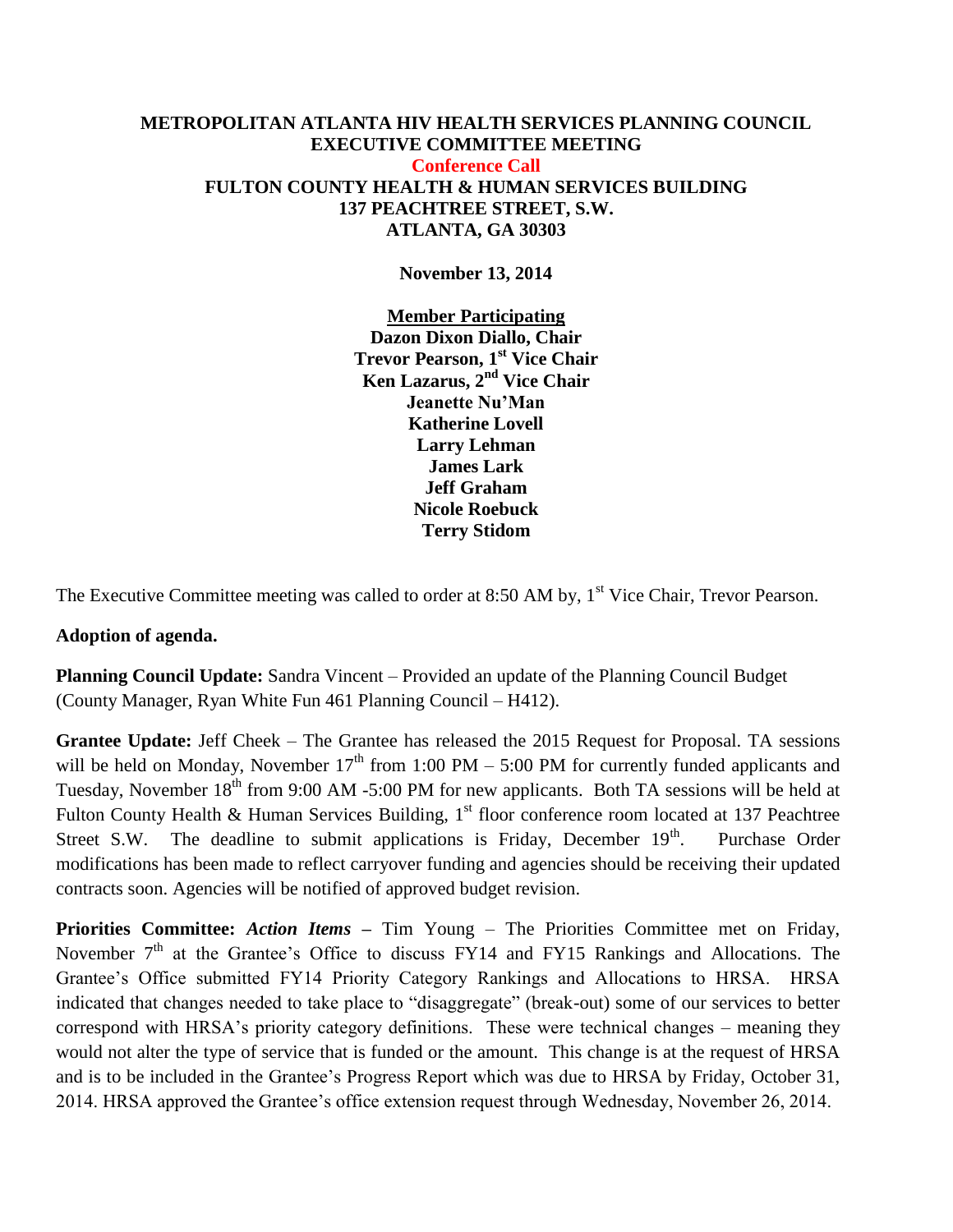### **FY14 Priority Service Category Changes:**

FY14 Service Categories to agree with HRSA requirements by renaming Core Medical Services "Primary Care" to "Outpatient/Ambulatory Health Services"; "Substance Abuse" to "Substance Abuse Services – outpatient"; "Case Management" to "Medical Case Management"; and to Establish Core Medical Service Category of "Medical Nutrition Therapy"; Support Services category of "Case Management-non-Medical"; Emergency Financial Assistance subcategories of "EFA 1: Medications" and "EFA 2: Utility Payments"; and Establish Housing subcategory of "H 1- Short-term or Emergency Housing".

# **FY14 Allocation Changes:**

To disaggregate FY14 Service Categories to agree with HRSA requirements by reallocating \$21,467 from Emergency Financial Assistance to Emergency Financial Assistance subcategory EFA 2: Utility Payments; \$1,062,654 from "AIDS Pharmaceutical Assistance (local)" to "Emergency Financial Assistance" subcategory "EFA 1: Medications to support the provision of medications to eligible individuals"; \$12,540 from "Substance Abuse Services-outpatient" to "Housing" subcategory H1; \$162,100 from "Medical Case Management" to "Case Management (non-Medical)"; \$221,912 from "Outpatient/Ambulatory Health Services" to "Case Management (non-Medical)"; \$133,846 from "Outpatient/Ambulatory Health Services" to "Medical Nutrition Therapy"; \$10,364 from "Food Bank/Home-Delivered Meals" to "Medical Nutrition Therapy".

### **FY14 RANKINGS:**

### **FY14 Priority Rankings to support Service Category revisions and disaggregation:**

- #1. Outpatient/Ambulatory Health Services
- #2. Oral Health Services
- #3. AIDS Pharmaceutical Assistance -ADAP
- #4. Medical Case Management
- #5. Mental Health Services
- #6. Substance Abuse Services outpatient
- #7. Health Insurance Premium Support
- #8. Medical Nutrition Therapy
- #9. Support Services
- #9a. Emergency Financial Assistance
	- EFA 1: Medications
	- EFA 2: Utility Payments
- #9b. Food Bank/Home Delivered Meals
- #9c. Case Management (non-Medical)
- #9d. Psychosocial Support
- #9e. Medical Transportation
- #9f. Legal Services
- #9g. Linguistics Services
- #9h. Childcare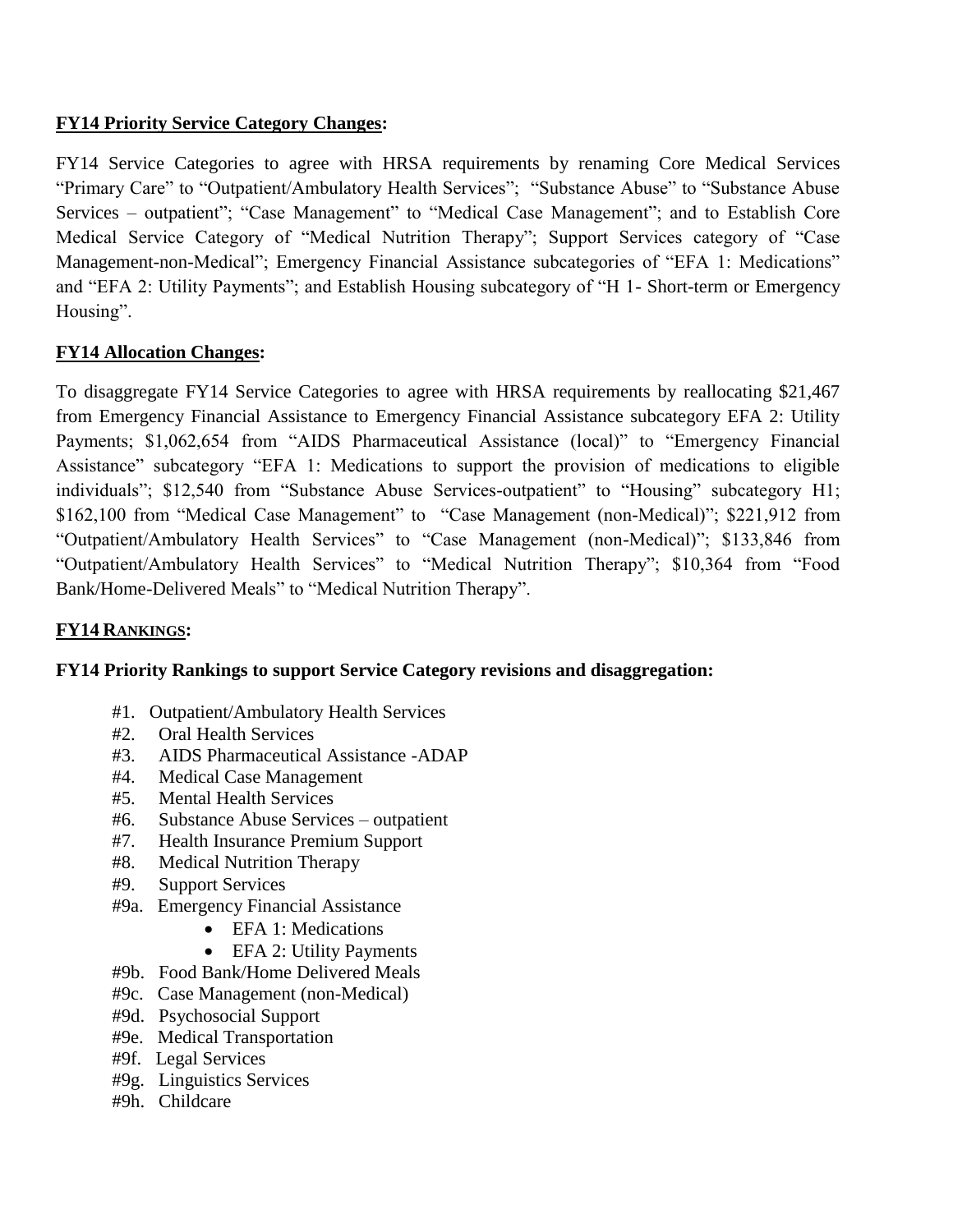#### #10. Housing

- H 1: Short-term or Emergency Housing to support SA Clients
- #11. Quality Management
- #12. Early Intervention Services
- #13. Home Health
- #14. Hospice
- #15. Planning Council Support

### **FY15 Priority Service Category Changes:**

To revise FY15 Service Categories to agree with HRSA requirements by renaming Core Medical Service of "Primary Care" to "Outpatient/Ambulatory Health Services"; "Substance Abuse" to "Substance Abuse Services – outpatient"; "Case Management" to "Medical Case Management"; Establish Core Medical Service of "Medical Nutrition Therapy"; Support Services category of "Case Management-non-Medical"; Emergency Financial Assistance subcategories of EFA 1: Medication and EFA 2: Utility Payments; Housing subcategory of H 1: Short-term or Emergency Housing to support "treatment beds" to support clients in a "Substance Abuse Services – outpatient" program.

### **FY15 Allocation Changes:**

To disaggregate FY15 Service Categories to agree with HRSA requirements by reallocating \$21,467 from Emergency Financial Assistance to Emergency Financial Assistance; subcategory EFA 2: Utility Payments; \$1,062,654 from "AIDS Pharmaceutical Assistance (local)" to "Emergency Financial Assistance"; subcategory EFA 1: Medications to support the provision of medications to eligible individuals; \$12,540 from "Substance Abuse Services-outpatient" to "Housing" subcategory H1; \$162,100 from "Medical Case Management" to "Case Management (non-Medical)";\$221,912 from "Outpatient/Ambulatory Health Services" to "Case Management (non-Medical)"; \$133,846 from "Outpatient/Ambulatory Health Services" to "Medical Nutrition Therapy"; and \$10,364 from "Food Bank/Home-Delivered Meals" to "Medical Nutrition Therapy".

### **FY15 RANKINGS:**

To establish FY15 Priority Rankings to support Service Category revisions and disaggregation:

- #1. Outpatient/Ambulatory Health Services
- #2. Oral Health Services
- #3. AIDS Pharmaceutical Assistance ADAP
- #4. Medical Case Management
- #5. Mental Health Services
- #6. Substance Abuse Services outpatient
- #7. Health Insurance Premium Support
- #8. Medical Nutrition Therapy
- #9. Support Services
- #9a. Emergency Financial Assistance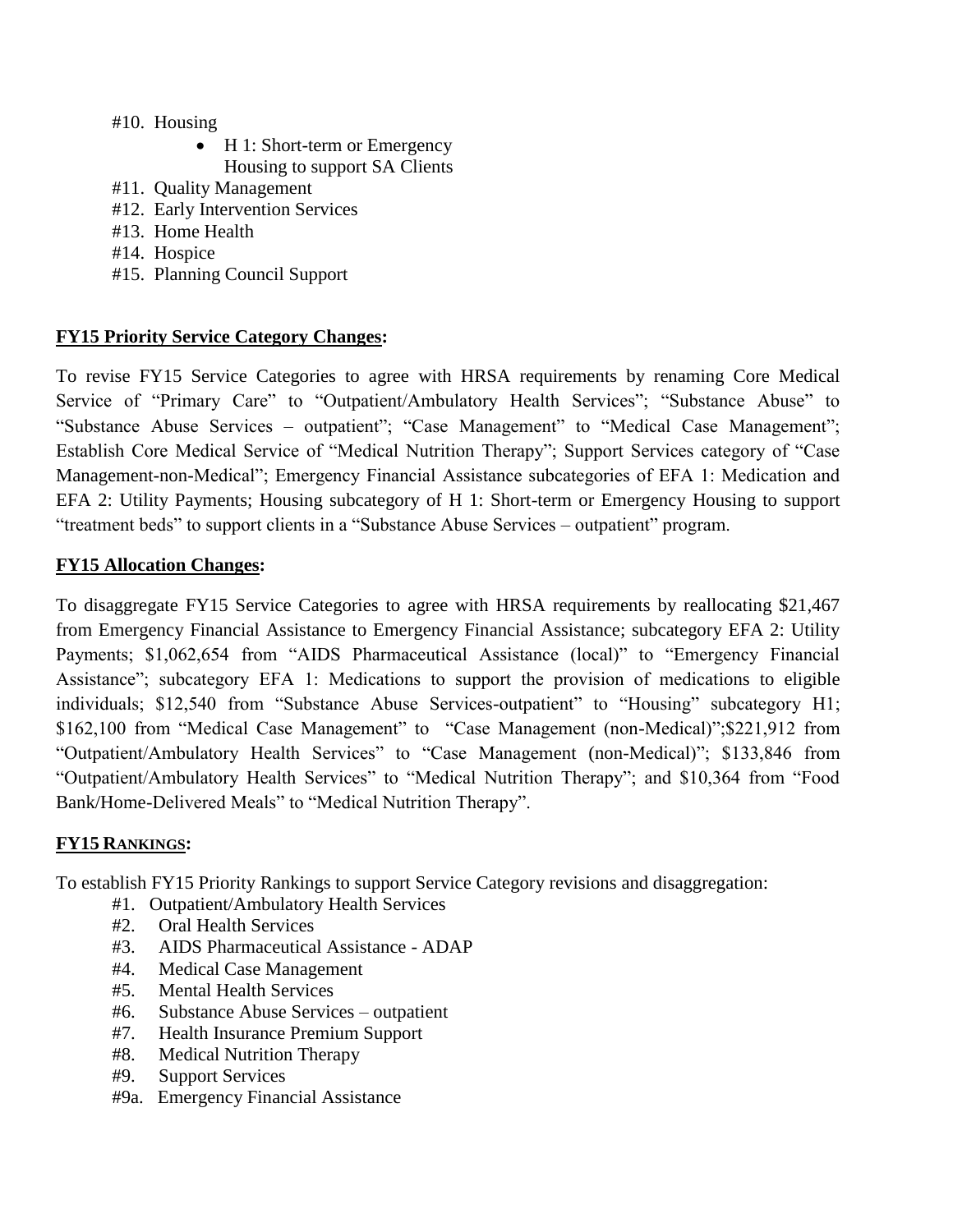- EAF 1: Medications
- EAF 2: Utility Payments
- #9b. Food Bank/Home Delivered Meals
- #9c. Case Management (non-Medical)
- #9d. Psychosocial Support
- #9e. Medical Transportation
- #9f. Legal Services
- #9g. Linguistics Services
- #9h. Childcare
- #10. Housing
	- H 1: Short-term or Emergency Housing to support SA Clients
- #11. Quality Management
- #12. Early Intervention Services
- #13. Home Health
- #14. Hospice
- #15. Planning Council Support

# **A motion was made by Katherine Lovell and seconded by Terry Stidom to accept the following Priorities Committee recommendations:**

- **To revise FY14 Service Categories**
- **To disaggregate FY14 Service Categories**
- **To adjust FY14 Adjustment of Priority Ranking**
- **To Revise FY15 Service Categories**
- **To disaggregate FY15 Service Categories**
- **To adjust FY15 Priority Ranking**

# **The motion carried Yes: 7 No: 0**

**Budget Revision(s):** *Action Items* - Uliecia Bolton - Multiple agencies requested to move funds across priority categories. The budget revisions request totaled \$332,905.04. Net changes per priority category are Outpatient/Ambulatory Health Services (**Primary** *Care*) with a decrease of (\$39,186.00); Oral Health increase of \$54,210.66; Medical Case Management with a decrease of (\$50,002.26) Mental Health decrease of (\$35,040.00); Mental Health Services increase of \$3,484.00; Substance Abuse Services – Outpatient *(Substance Abuse)* decrease of (\$24,184.00); Medical Nutrition Therapy increase of \$15,734.00; Support Services –EFA1Medications *(Stop Gap)* decrease of (\$124,743.78) Support Services – EFA1 Medications *(Stop Gap)* increase of \$129,442.60;Support Services Linguistic Assistance decrease of (\$6,000); Support Services Linguistic Assistance increase of \$1,550.00; Support Services – EFA2 –Utilities *(Emergency Financial Assistance)* decrease (\$1,000.00); Support Services Food decrease(\$961.00); Support Services – Transportation decrease (\$1,677.00). The requests are due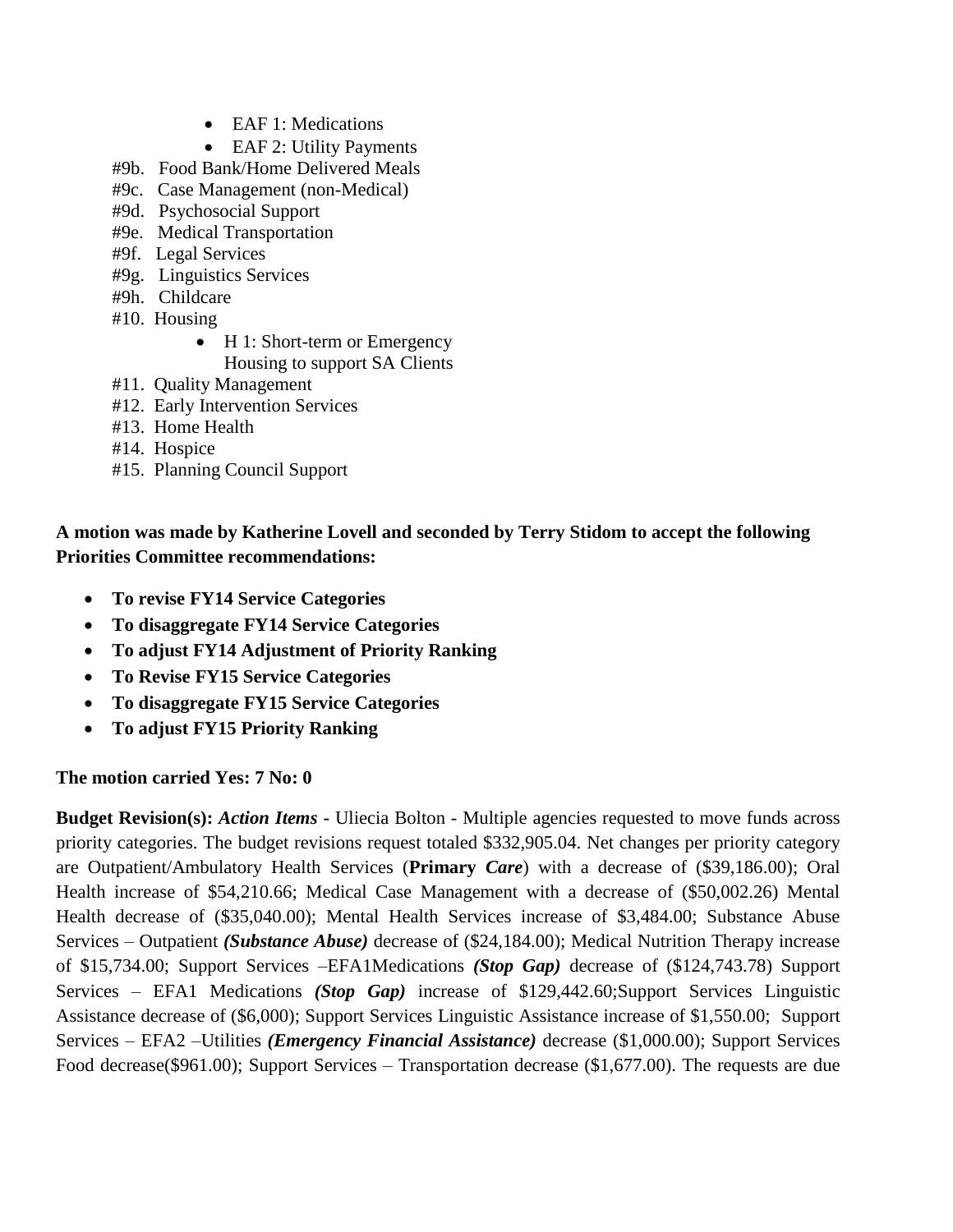to the contract period being 10 months. Many of the agencies provided a mid-year projection and notified the Grantee's Office of funds that would be expended and requested to move funds around.

# **A motion was by Terry Stidom and seconded by Katherine Lovell and carried to approve the budget revision as presented.**

### **Council Procedures Committee- Action Item: By-Law Amendment**

### **By-Laws: Action Item –** Larry Lehman

The Council Procedures Committee presented final recommendations for By-Law amendment. Council Procedures Chair Larry Lehman provided an overview of the amendment process which included a final thirty day comment review. Comments were received from Planning Council members Katherine Lovell, Cheryl Courtney-Evans, Tracie Graham, Terry Stidom, and Alecia MacFarland. Comments were reviewed and voted upon on Wednesday, November  $12<sup>th</sup>$  at 3:00 p.m. The following revisions were put forth as recommendations in addition to previously reviewed modifications:

- 1. Article V. Committees, Section 1: List out "A. Executive Committee"
- 2. Pages 14 and 15: Format changes
- 3. Page 15: Change from "Membership Committee" to "The Membership Committee" for consistency
- 4. Article V. Committees, F (i): Under "nomination process" change from "and" to "an" nomination process.
- 5. Article V. Committees SECTION 5. Quorum for uniformity change Section "B" to read "the presence of three (3) shall constitute a quorum for all other committees"
- 6. Modify justification in the entire document to eliminate excess spacing.
- 7. Correct the ambiguity in the Co-Chair vrs. Vice-Chair terminology.
- 8. Article V. Committees, Section 2 will include the following language: *"Each Committee Chair to the greatest extent possible will be filled by a Ryan White Part A Consumer or PLWHA. The Chair of the Planning Council reserves the right to appoint the Committee Vice-Chair in the absence of an appointment by the Committee Chair."*
- 9. Vice-Chairs shall attend Executive Committee meeting but will vote only in the absence of the Committee Chair.

In addition to recommendations received from the Planning Council the Grantee expressed concern that some of the amendments may have impact on the Planning Council's ability to effectively work with the Grantee. Planning Council staff provided input and the Committee discussed several ways in which to address the concern.

Committee member Terry Stidom also requested consideration for additional amendments.

# **After much discussion the Committee moved to adopt by-laws as amended and presented with modifications. Motion failed to due to lack of second.**